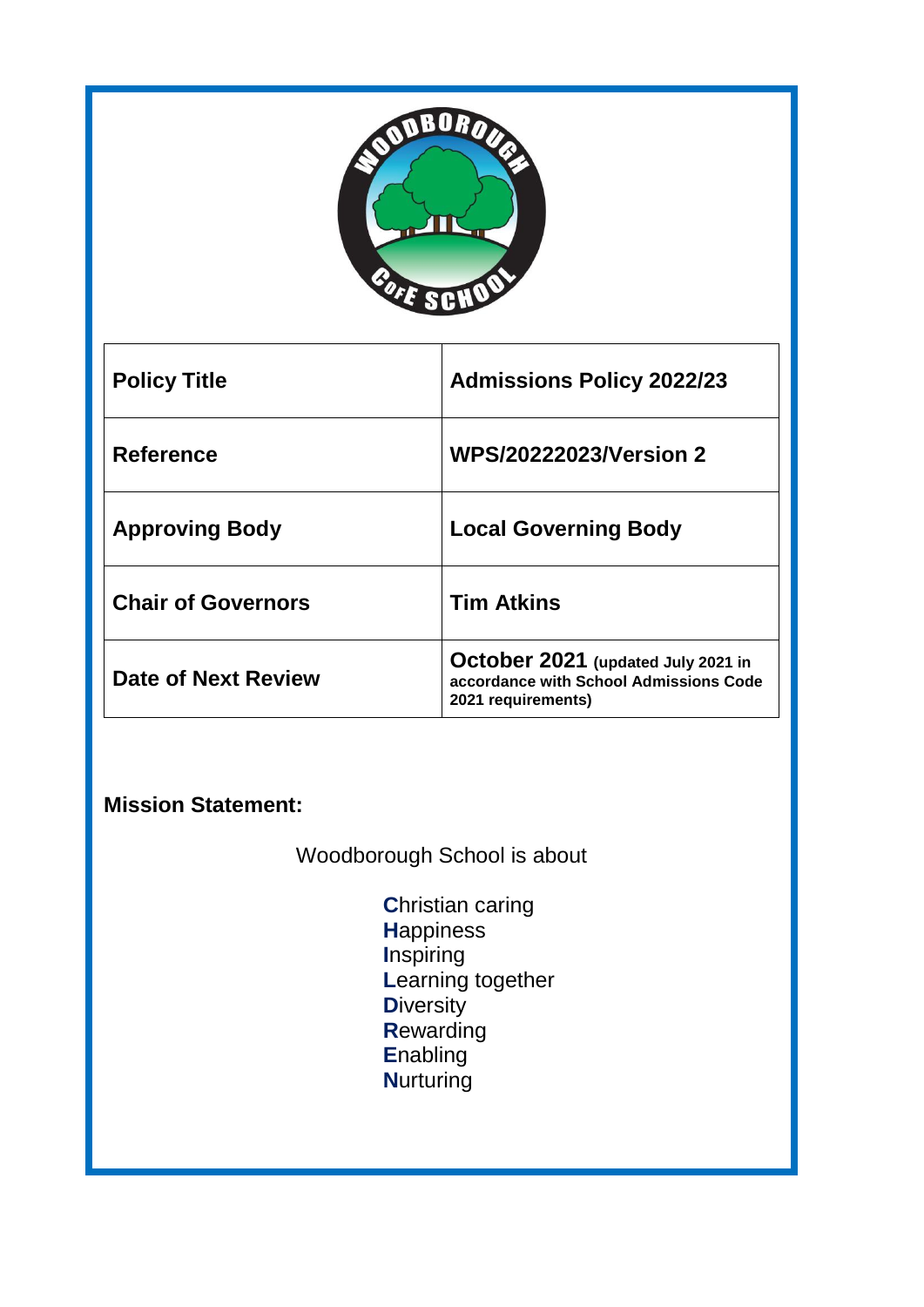# **Woodborough CE VA Primary School**

# **Admissions Policy 2022/23**

# **Introduction**

This document sets out the Policy of Woodborough Church of England Voluntary Aided Primary School with respect to Admissions. For the purposes of this policy, the Governing Body of Woodborough Primary School is the admission authority.

Recognising its historic foundation, the school will preserve and develop its religious character in accordance with the principles of the Church of England and in partnership with the churches at parish and diocesan level.

The school aims to serve its community by providing an education of the highest quality within the context of Christian belief and practice. It encourages an understanding of the meaning and significance of faith, and promotes Christian values through the experience it offers to all its pupils. Parents have the right to withdraw their children from the daily Christian act of worship and from Religious Education.

Parents who wish their children to be admitted to the school, must complete the Primary Common Application Form in line with the Local Authority Co-ordinated Admission Scheme. You can make either an online or written application.

Online applications can be made at [www.wiltshire.gov.uk.](http://www.wiltshire.gov.uk/) The online facility will be available from **1 st September 2021** up until the deadline of midnight on **15 th January 2022.** If an online application has been submitted, a written application is not necessary.

Application forms can be obtained directly from Wiltshire Council's Customer Care Unit, who can be contacted on 01225 713010.

Once you have completed your child's application form, this should be returned to:

The School Admissions Team Wiltshire Council County Hall **Trowbridge Wiltshire** BA14 8JN

## **The application should also be registered at the school office by the deadline date.**

The receipt of your application at County Hall will be acknowledged. If you have not received an acknowledgement within ten days of returning your application form, please contact the Customer Care Team at County Hall on 01225 713010.

Where parents wish to be given preference on the grounds of their faith within their application they should complete the school's Supplementary Application on Religious Faith Grounds Form (Appendix 1) which is available from the school office. This form must be completed and returned to the school together with all documentary evidence **by 15th January 2022** if it is to be considered during the admissions process.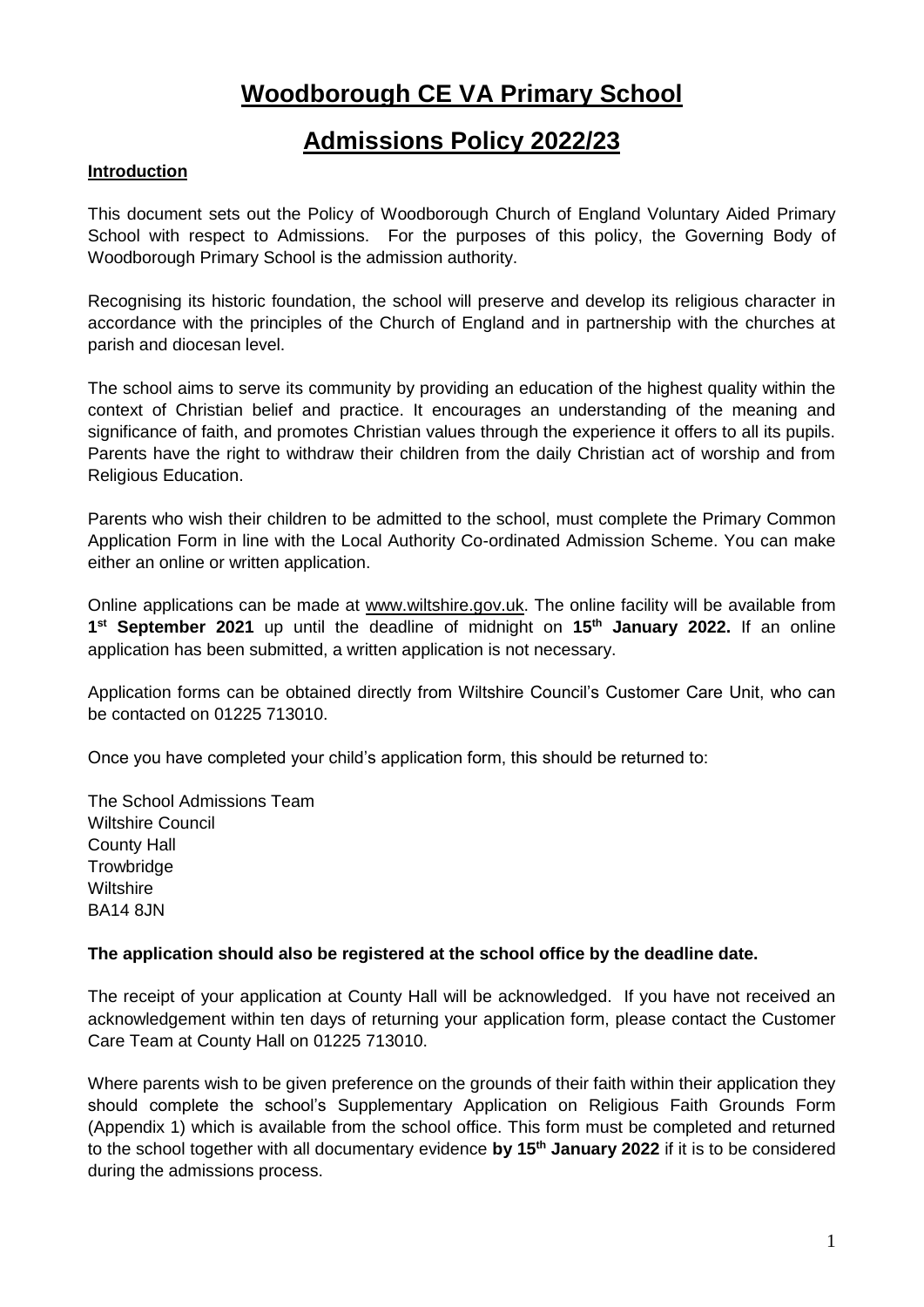The Supplementary Form seeks additional information which the Governing Body needs in order to apply the over-subscription criteria, should this be necessary. Completion of the form does not guarantee admission should the school be over subscribed. (Please see over subscription criteria).

Details of the school place offered to your child will be sent from Wiltshire Council on 19<sup>th</sup> April **2022,** to the address given on the application form. If you have moved house since completing the application form, please ensure that you contact the Customer Care Unit on 01225 713010 with your new address details. You have to accept or decline the place by **3 rd May 2022**, letting the school office know your decision by the same date.

## **General Information**

### **a. Designated Area**

A designated area is a discrete geographical zone served by a school. The address that determines a child's designated area is the place where s/he is ordinarily resident with his/her parent(s) or legal guardian(s) for the majority of the school week. Most schools have a discrete designated area but some addresses fall within areas shared by two or more schools. Children living outside the county boundary are treated as if the children live within Wiltshire but outside the designated area for the school(s) in question.

## **b. Preferences**

Parents will be invited to state up to three ranked preferences. Each preference will be considered equally. This means that Wiltshire Council will consider all applications against the published admissions criteria without reference to how the school applied for has been ranked on the application form. As far as possible applicants will be offered a place at a school to which they have expressed a preference. Where the applicant has made more than one preference the LA will make an offer for the highest ranked preference school possible with available places in accordance with the standard admission criteria. Where it is not possible to offer a place at a preferred school, and the applicant lives in Wiltshire, the LA will allocate a place at an alternative school. Allocations will be made after all expressed preferences have been considered. An applicant will normally be offered a place at the designated school for their home address. An alternative school may be allocated in cases where the designated school is full and the alternative school is within the safe statutory walking distance and has places available or it is a school to which free home to school transport would be provided.

### **c. Children with a statement of special educational needs or education, health and care plans**

All children whose statement of special educational needs or education, health and care plan names a school must be admitted. Once a statement reaches the formal proposed stage the administration of the admission of the young person becomes the responsibility of the Statutory SEN Service at which point this policy ceases to apply.

### **d. Published Admission Number**

A Published Admission Number (PAN) is agreed for each school annually and defines the number of places available for the year of entry. All applications must be agreed until the PAN has been reached and this figure will not be exceeded other that in exceptional circumstances, for example, a child living in the designated area for who there is no reasonable alternative place available would be admitted. "Reasonable" in this circumstance is defined as a school within the statutory safe walking distance from the applicant's home address of two miles for children aged under eight and three miles for children aged eight or over, or it is a school to which free home to school transport would be provided.

### **e. Address**

The child's address provided on the application form should be that of the child's normal place of residence. Only one address can be considered for application purposes. The address provided will be used to determine the child's priority for a school place. The Local Authority reserves the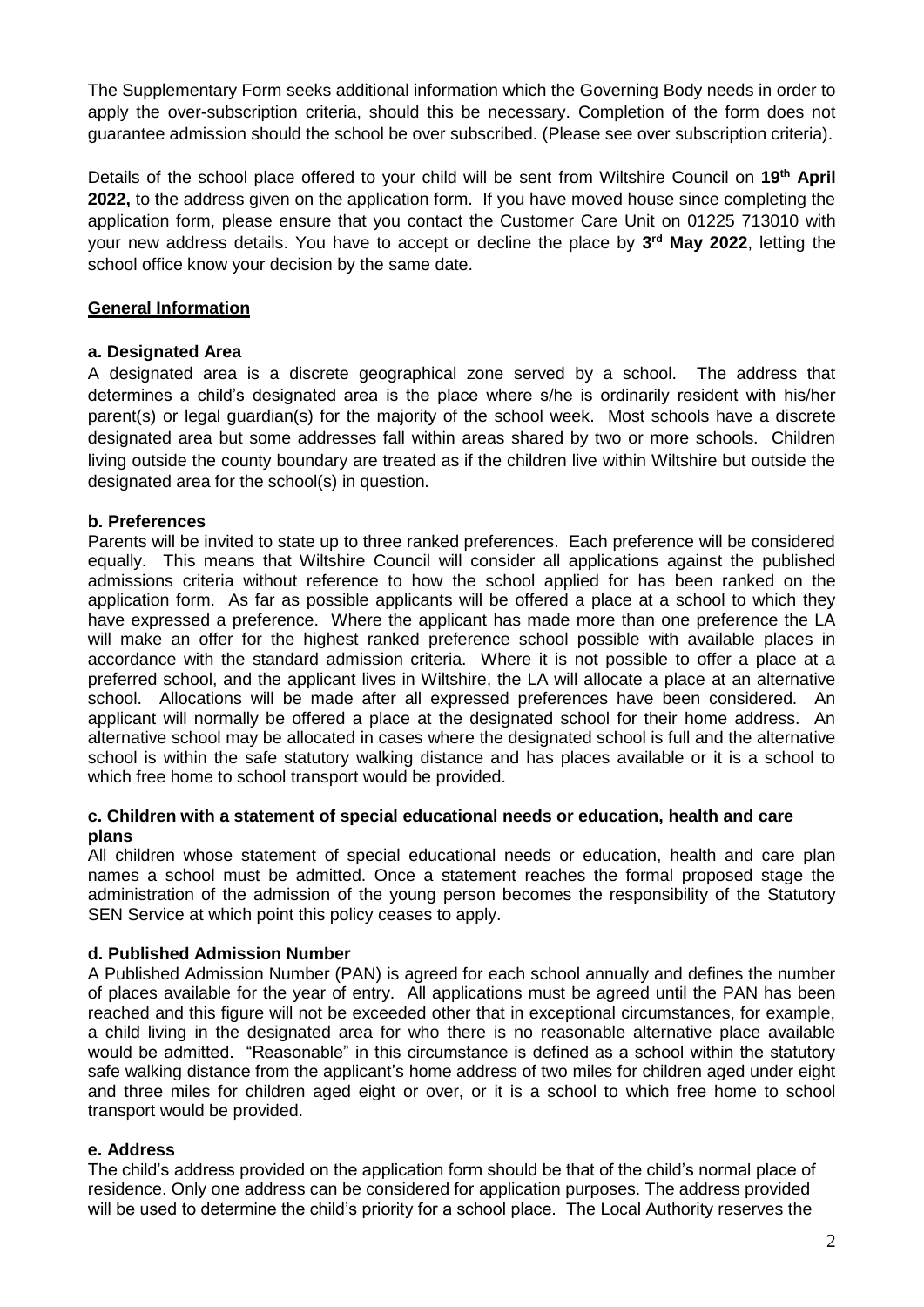right to confirm the address provided by the applicant using the council tax reference number which is provided as part of the application.

For Year R September 2022 entry, the address used to determine priority of school places for on time applications submitted in the main round, will be the child's normal place of residence as at deadline date of 15th January 2022.

#### **f. Shared Parental Responsibility**

Where two (or more) adults both have parental responsibility for a child it is preferable that they should agree before submitting an application form which school(s) to name as their preference(s). In cases of dispute, or where two application forms are submitted, the LA will process the application received from the adult who has a residence order. If no such order has been made, preference will be given to the parent with whom the child is living for the majority of the school week.

If both parents are in dispute as to whom the child lives with the majority of the school week, , the LA will process the application received from the adult who is in receipt of the child benefit, if this is not available then the address used on the NHS card will be used.

In the event of a further dispute regarding the address used, parents may wish to take independent legal advice on whether they should seek a specific issue order from the court to decide on where the child is schooled. For in year transfer applications, until any such order is made, the placement will continue in the best interests of securing educational provision for the child with a minimum of disruption.

For year of entry, where possible, a place will be offered in accordance with the preferences to the parent who can provide evidence that they are in receipt of child benefit.

#### **g. Multiple Births**

The LA will endeavour to place siblings born at the same time (e.g. twins, triplets etc. in the same school. If necessary, schools will be required to admit over PAN to accommodate such children. In accordance with paragraph 2.15 of the School Admissions Code, twins and multiple births will be classed as permitted exceptions to the Infant Class Size Regulations. This will only be the case when one of the siblings is the  $30<sup>th</sup>$  child admitted.

#### **h. Children of UK Service Personnel (UK Armed Forces)**

Applications for children of service personnel with a confirmed posting to the county will be considered in advance of the family moving into the county if necessary. Where possible, an application must be included in the normal admission round.

An official letter, such as a posting note or letter of support from the commanding officer should be sent to the LA as soon as possible. This should include relocation date and unit postal address or quartering area address (the address of the closest house in the nearest 'quartering area').

Until a fixed address is available, the unit postal address or quartering area address will be used and a school place allocated accordingly.

The LA will not refuse a child of UK service personnel a place because the family does not currently live in the area, nor will it reserve blocks of places for these children.

Children will be considered to be siblings if any brother or sister is going to be attending a school. Their position on any waiting list will be set accordingly. The sibling link will not apply if the child that is going to be attending the school will be in year 6.

All applications will be dealt with in accordance with these admission arrangements. If a reasonable alternative cannot be offered, the child may be admitted as an 'excepted pupil' under the School Admissions (Infant Class Sizes) (England) Regulations 2012.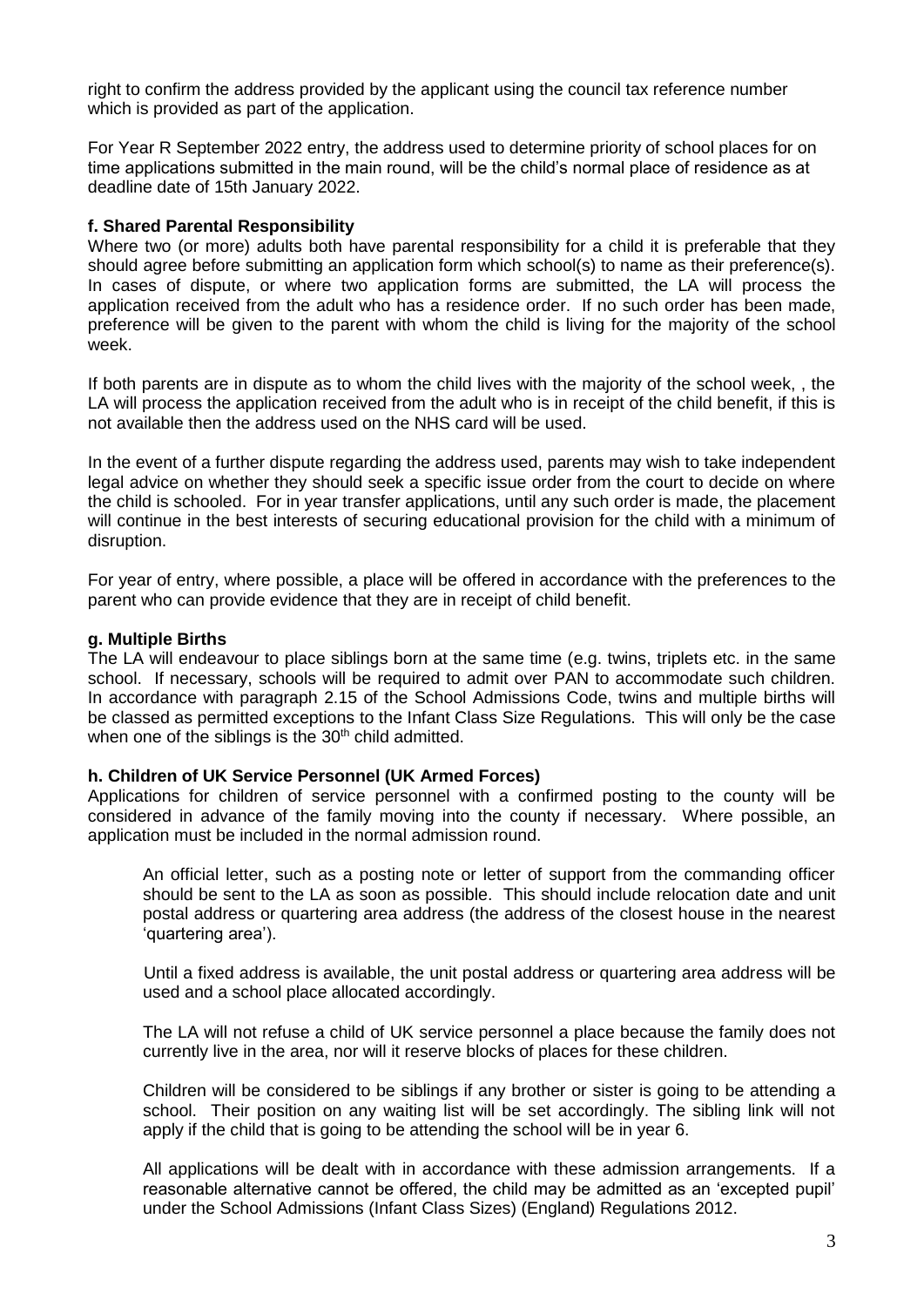Every year the governing body will review and publish information concerning Woodborough CE VA Primary School admission policy. This will confirm the maximum number of children to be admitted to the school as a whole, the Pupil Admissions Number (PAN) which is currently 30 and explain how places will be allocated.

## **Aims**

The overriding aim of this policy is that it should work for the benefit of all children and parents/guardians in our area. It should be simple to use and assist parents/guardians to take the best decisions on the preferred school for their children. It should contribute to improving standards for all pupils.

Our school's mission statement is:

*Woodborough School is about…*

*Christian caring Happiness Inspiring Learning together Diversity Rewarding Enabling Nurturing.*

The school aims to provide a place for all children whose address is within the designated area, i.e. the area of benefit as defined in the school's Trust Deed.

\* Designated Area means living within the parishes listed below (those which used to be our defined catchment area and immediate neighbourhood):

Alton Barnes, Alton Priors, Honeystreet Beechingstoke Stanton St Bernard Woodborough

\*\* Shared Area. The following two parishes, being listed in its Deed, are in the historic catchment area of Rushall School, where their resident children will have a preference. However, since with the above four they now fall within the Team parish grouping which includes Woodborough, if their residents apply to Woodborough School, they will be given the same priority as children from the designated area:

**Manningford** North Newnton

A map of our designated area / shared area is available on request.

A full-time school place in the Reception class is available for children from the September following their 4th birthday (i.e. children born between 01/09/2017 and 31/08/2018 will be admitted in September 2022). Parents can request that their child attends part-time until the child reaches compulsory school age. Part time is considered to be five mornings a week.

The actual date for children starting school will be notified to parents to allow for a staggered entry into the Reception Class in the first few weeks of Term 1.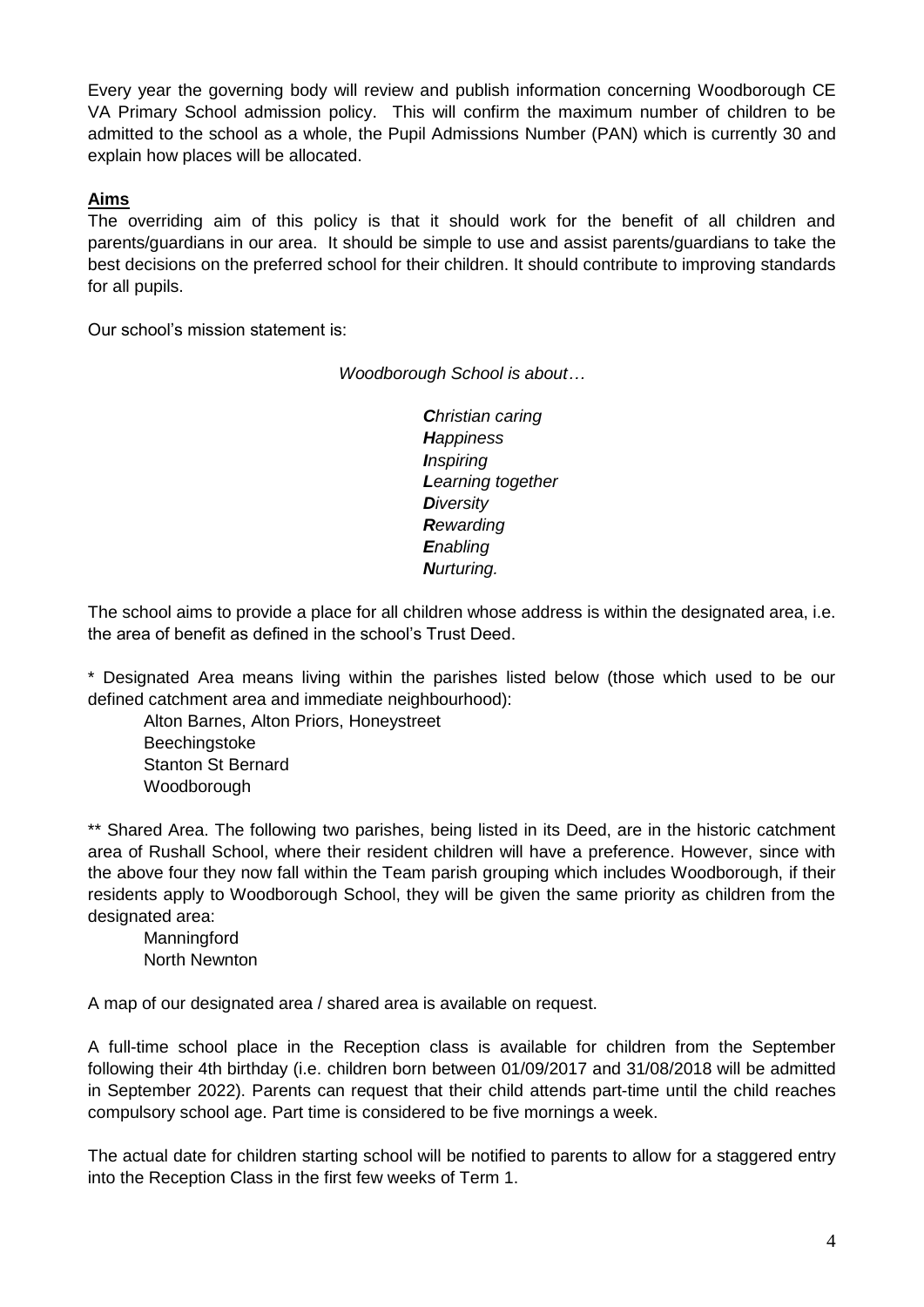Where an offer of a place is made to a child below compulsory school age, parents have the right to defer their child's entry to school until later in the school year, either the following January or April. The place is held for that child and is not available to be offered to another child. Entry may not be deferred beyond the beginning of the term after the child's fifth birthday, nor beyond the academic year for which admission is sought.

The school would strongly advise that such children only wait until January, when the time lost can more easily be made up. Parents should be aware that children joining in January and thereafter will be expected to attend full time.

### **Admission of children outside their normal age group**

All applications for children requesting admission outside their normal age group will be processed as outlined in Wiltshire Council's Co-ordinated Admissions Scheme, which has been drafted in line with the School Admissions Code.

#### **Deadline for application**

Applications for Reception Year entry for the academic year starting September 2022 need to be formally registered with the Local Authority by the date stated on the Common Admission Form for consideration by the admission authority.

Woodborough Church of England (VA) Primary School cannot guarantee places for children when there are no places available as a result of late applications for the normal year of entry or any application that relates to a different year group.

The Governors have set a maximum class size of 30 pupils. Legislation states that no infant class may exceed 30 pupils.

A decision on the admission of new entrants will be made during the spring term 2022. The parents or guardians will receive written notification of the outcome from the Local Authority on the date determined in the Wiltshire Council Co-ordinated Primary School Admission Scheme which is **19 th April 2022.**

Late applications, i.e. those received after the deadline for the normal admissions round will not be considered until after all of those which were received on time have been processed.

### **Waiting Lists**

During the normal admissions round it is always necessary to complete a Local Authority Common Application form to apply for a school place. Registering interest with the school on a "waiting list" before the admissions round guarantees neither a place nor priority within the oversubscription Criteria. Offers of places will be made by the Local Authority on the school's behalf.

If the school is oversubscribed for children due to start in 2022-2023 a waiting list will be maintained. The position on the list will be determined by applying the published over-subscription criteria and not by date of receipt. This will mean a position will change if a later application is received from someone with higher priority according to the over-subscription criteria. The existence of a waiting list does not remove the right of appeal against any refusal of a place from any unsuccessful applicant.

Names will only be removed from the list if a written request is received, or if the offer of a place that becomes available is declined. The waiting list will close at the end of the Autumn term 2022. At that time parents of pupils on existing lists must confirm in writing their wish to be placed on a newly constructed waiting (or continued interest) list which will remain open until the end of the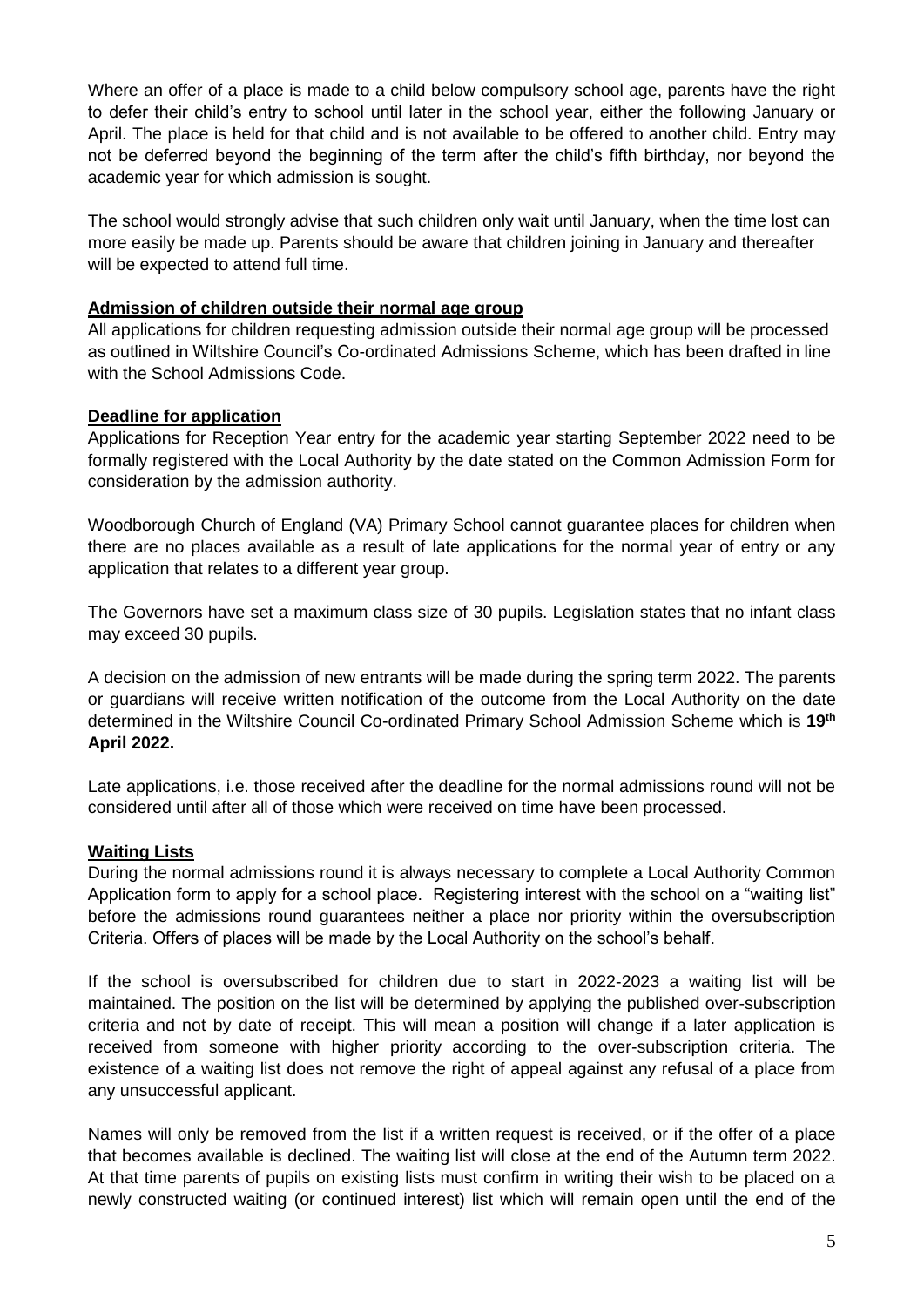Spring term 2023*.* Looked after children and previously looked after children as defined within this policy, children who are the subject of a direction by a local authority or who are allocated to a school in accordance with a Fair Access Protocol will take precedence over any child on the waiting list.

### **In year transfer applications outside the normal admissions round**

All applicants for a school place must complete an application form which should be returned to the LA. The applicant may or may not live in Wiltshire. Transfer application forms can be obtained from the school or from the Wiltshire Council Customer Care Unit on 01225 713010.

Should a parent living in Wiltshire wish to apply for a school in another authority, they must contact that authority directly to apply.

Where the LA receives an in year application form expressing a preference for an Academy, Foundation or VA school the application will be forwarded to the school.

For an Academy, Foundation or VA school, the school's governing body is responsible for deciding the outcome of the application and advising the LA accordingly.

In all cases, a decision letter will be sent out by the local authority within 15 school days of receiving the application form and this will provide information, if appropriate, about the statutory right of appeal.

Children not placed at one of their preferred schools will be considered under the Fair Access Protocol.

Waiting lists for schools must be kept and will be managed as per the admission arrangements for the particular school involved. Waiting lists will be kept in order of the relevant oversubscription criteria and not in date order of receipt.

### **Policy**

The admissions policy of Woodborough CE VA Primary School is, while there are adequate places, to offer a place to all applicants irrespective of gender, religion, ethnicity or country of origin, disability or academic ability.

## **Where this school is named in a child's Statement of Special Educational Needs, the governing body recognises a duty to admit the child to the school.**

### **Over-subscription Criteria**

Where more applications have been received than places available or where to admit would conflict with the school fulfilling class size legislation, the following priorities shall apply in order:

### 1. Looked After Child / Previously Looked After Child

A 'looked after child' or a child who was previously looked after but immediately after being looked after became subject to an adoption, child arrangements, or special guardianship order including those who appear to the admissions authority to have been in state care outside of England and ceased to be in state care as a result of being adopted. A looked after child is a child who is (a) in the care of a local authority, or (b) being provided with accommodation by a local authority in the exercise of their social services functions (see the definition in Section 22(1) of the Children Act 1989).

### 2. Vulnerable Children

- i) children of families with confirmed refugee status
- ii) children with a medical condition or disability where written evidence is available from a senior clinical medical officer and the child's general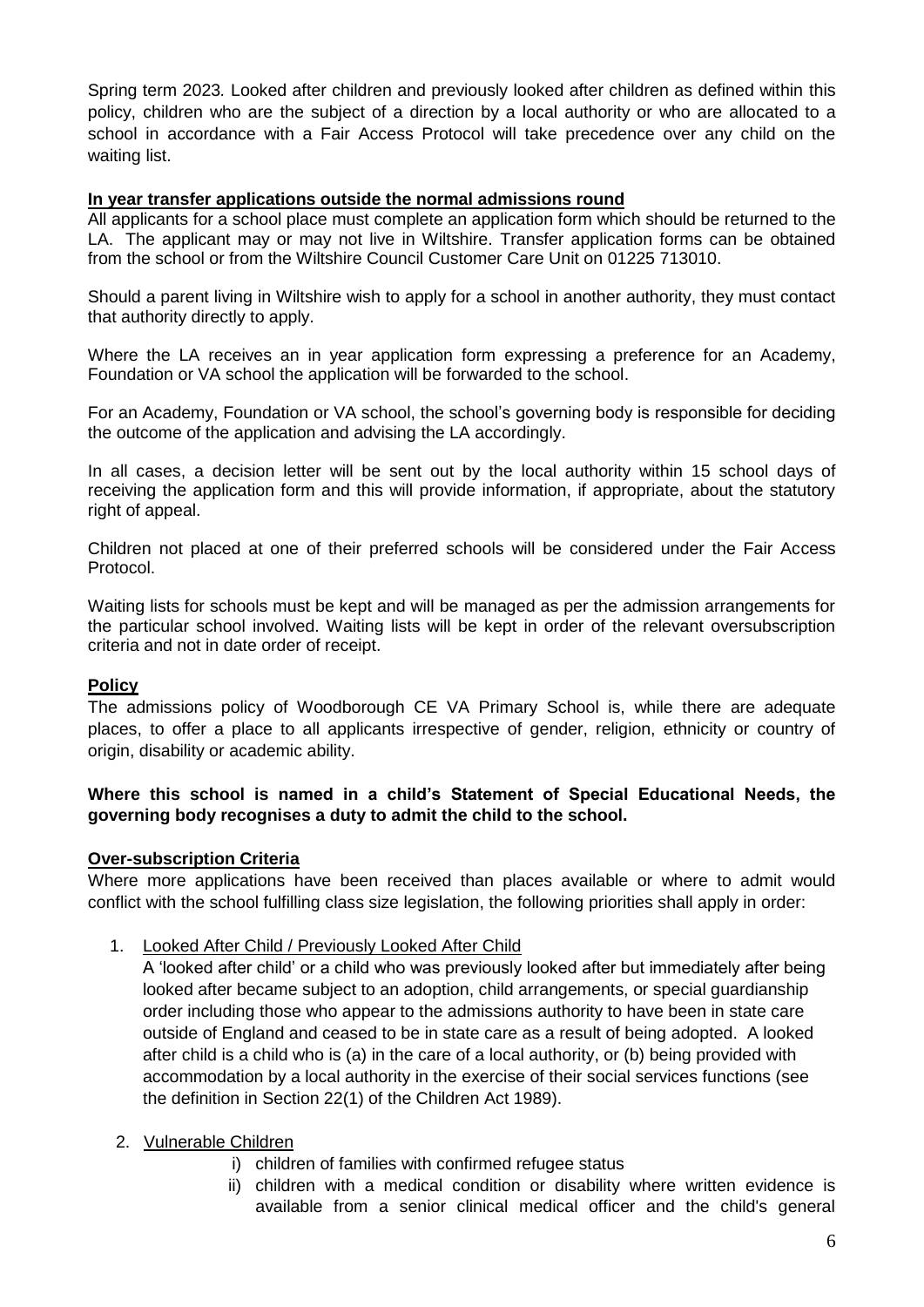practitioner or specialist showing that it would be detrimental to the child's health not to admit him/her to the school rather than any other. Details of this must accompany the initial application.

iii) Children where either parent has a disability which would make travel to a different school difficult. Evidence from a registered health professional such as a doctor or social worker will be required. Details of this must accompany the initial application.

## 3. \* Designated Area Siblings and \*\* Shared Area Siblings

A child is considered in this category if an older sibling is attending the school at the deadline date, **and will continue to do so when the sibling is admitted,** and where the child lives within the designated area at the same address as the older sibling. Within this category, sibling refers to brother or sister, step brother or sister, half brother or sister, adopted brother or sister, foster brother or sister, the child of the parent/carer's partner where the child for whom the school place is sought is living in the same family unit at the same address as that sibling, as well as the children of couples who have registered a civil partnership.

## 4. Other Children from the \* Designated or \*\* Shared Area

Children resident within the designated area or shared area who do not qualify under one of the criteria above.

## 5. Other Siblings

A child is considered in this category if a sibling is attending the school at the deadline date, **and will continue to do so when the sibling is admitted**, and where the child lives outside the designated area at the same address as the sibling. Within this category, sibling refers to brother or sister, step brother or sister, half brother or sister, adopted brother or sister, foster brother or sister, the child of the parent/carer's partner where the child for whom the school place is sought is living in the same family unit at the same address as that sibling, as well as the children of couples who have registered a civil partnership.

## 6. Other Children

To admit other children to whom none of the criteria above apply, when to do so does not risk exceeding the statutory class size of 30 children of 5, 6 or 7 years old (Reception, Year 1 and Year 2).

If the school is oversubscribed within any of the above categories then first preference for entry within each stage will be given to children who are regular (defined as attending church every month for the 12 months prior to the application) practising Christians, of whatever denomination, at a recognised church or religious group, as certified by the appropriate parish priest.

(A recognised church or religious group is one that is a member of Churches Together in Britain and Ireland (ctbi.org.uk) or the Evangelical Alliance (eauk.org); the Fellowship of Independent Evangelical Churches (fiec.org.uk); Affinity Fellowship of Churches (affinity.org.uk). In the event that during the period specified for attendance at worship the church has been closed for public worship and has not provided alternative premises for that worship, the requirements of these arrangements in relation to attendance will only apply to the period when the church or alternative premises have been available for public worship.

A supplementary form confirming church attendance (available from the school office or from the school website) should be sent to the school by 15<sup>th</sup> January 2022.